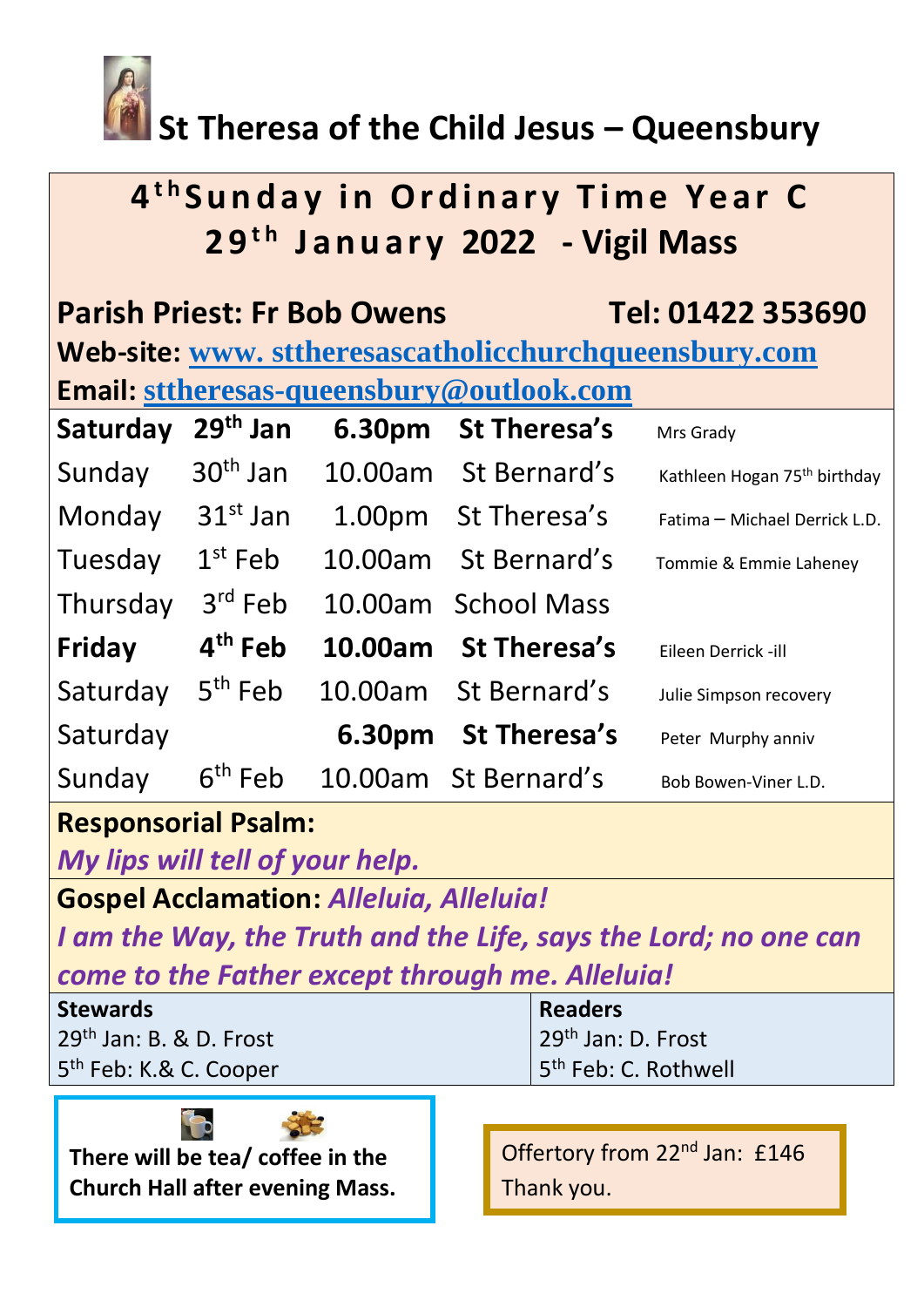#### **Please keep in your prayers**

**Those who have died recently**: Michael Derrick RIP, Bob Bowen-Viner RIP. **The sick and those caring for them**: **St Theresa's** - Inge Parkinson, Nadine Crowther, Bridget McLoughlin, Sue Dickerson, Holly, the Wainwright family, Nora Haley, Clifford & Christopher Browne, Sarah Hyde, the Hales family, Anne & Richard Greenwood, Lilian Thompson, Anne-Marie, Noah Brown and family, Sophie Middlemiss, Frank & Betty Mackrill, Cath & David Hodgson, Kath & Terry Hall, John Lunt and special intentions.

**St Bernard's** – Barbara McDonald, Jean Barraclough, Francis Marshall and Dave Sutcliffe.

**Those whose anniversaries occur about this time**: Brian Nicholson

## **ST. THERESA'S PARISH EVENTS**

**HALL ACTIVITIES: wb 31st Jan**  31st January – **Fatima Mass** at 1pm followed by tea/coffee and a biscuit. 31st January – **Singing** 2.30pm. 1 st & 3rd Feb- **St Theresa's Playgroup** meets **Tuesday and Thursday** morningterm time from 9.15am to 11.15am. Children age 0 to preschool. £2 per child. 1 st Feb **-Craft group** 1.30pm on Tuesdays. Spring programme: **1 st, 8th 15th Feb – pottery**  NO Meeting on 22<sup>nd</sup> Feb **1 st and 8th March- water colours** 15<sup>th</sup>, 22<sup>nd</sup>, 29<sup>th</sup> March and 5<sup>th</sup> April Easter Rabbits or cats. Contact Cath Cooper for further information 01274 882988 5 th Feb - **AKA dance** group on Saturday morning.



**The Pope's Prayer Intention for February – for religious sisters and consecrated women.** We pray for religious sisters and consecrated women; thanking them for their mission and their courage; may they continue to find new responses to the challenges of our times.

Volunteers are needed for the flower arranging and cleaning rotas. Can you help? Contact Fel, Ruth, Cath C or Christine R if you are interested.

 A copy of the summary of St Theresa's meeting regarding 'Parish to Mission' is on the notice board along with a copy of a letter to the clergy regarding an update on Covid measures.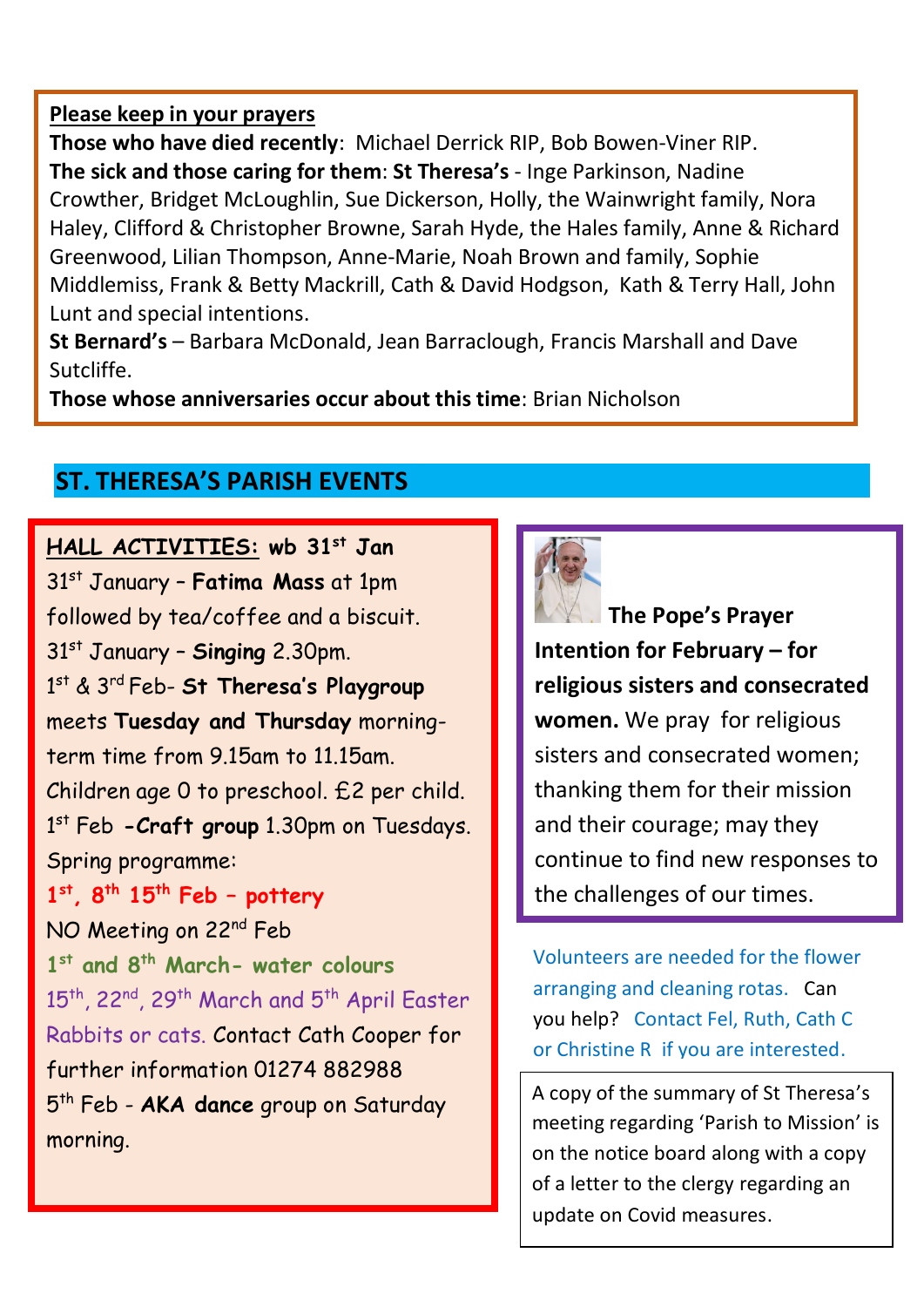#### **Points from the PARISH MEETING:**

- The sign of peace is to be reinstated but without physical contact eg a smile, nod of the head, raising a hand
- We will ask for the intercession of Our Lady after the bidding prayers.
- Holy Communion the stewards will no longer direct people to communion . The congregation will resume the way we went to communion before the pandemic. That is the **right hand side** from front to back and **the organ side** from back to front. People are asked to be aware of social distancing.
- Face masks and hand sanitizing are not mandatory but are to be encouraged.
- The restrictions to seating will be lifted on the organ side of the Church but the right hand side will remain socially distanced.
- The stewards are to be renamed 'Welcomers'.
- Hymn books will remain on benches.
- Candles will be available.
- We will reinstate some social events eg coffee mornings, afternoon tea, summer fair ……
- Mass times for Holy Days to be at 6.30pm
- Mass on Easter Sunday at 10am (No Mass on Holy Saturday)
- Stations of the Cross at 6.30pm on Good Friday **Date of next meeting: Thursday 31st March at 6.30pm**

### **The Catholic Bishops' of England & Wales confirm:**

- The need to facilitate hand sanitization on entry/exit to Churches & Halls
- Though no formal social distancing those present should be sensitive to the needs of others.
- Good ventilation within the Church/Hall remains important.
- Holy water stoups may be filled but care should be seen that the water is changed regularly (at a minimum of once a week).
- There is no need for readers to sanitise their hands before reading.
- Ministers of Holy Communion should sanitise their hands for distribution of Holy Communion. For the time being, Holy Communion must continue to be given under one kind only (the Sacred Host) and for concelebrations of clergy, intinction of the Precious Blood with the Sacred Host should continue to be used.